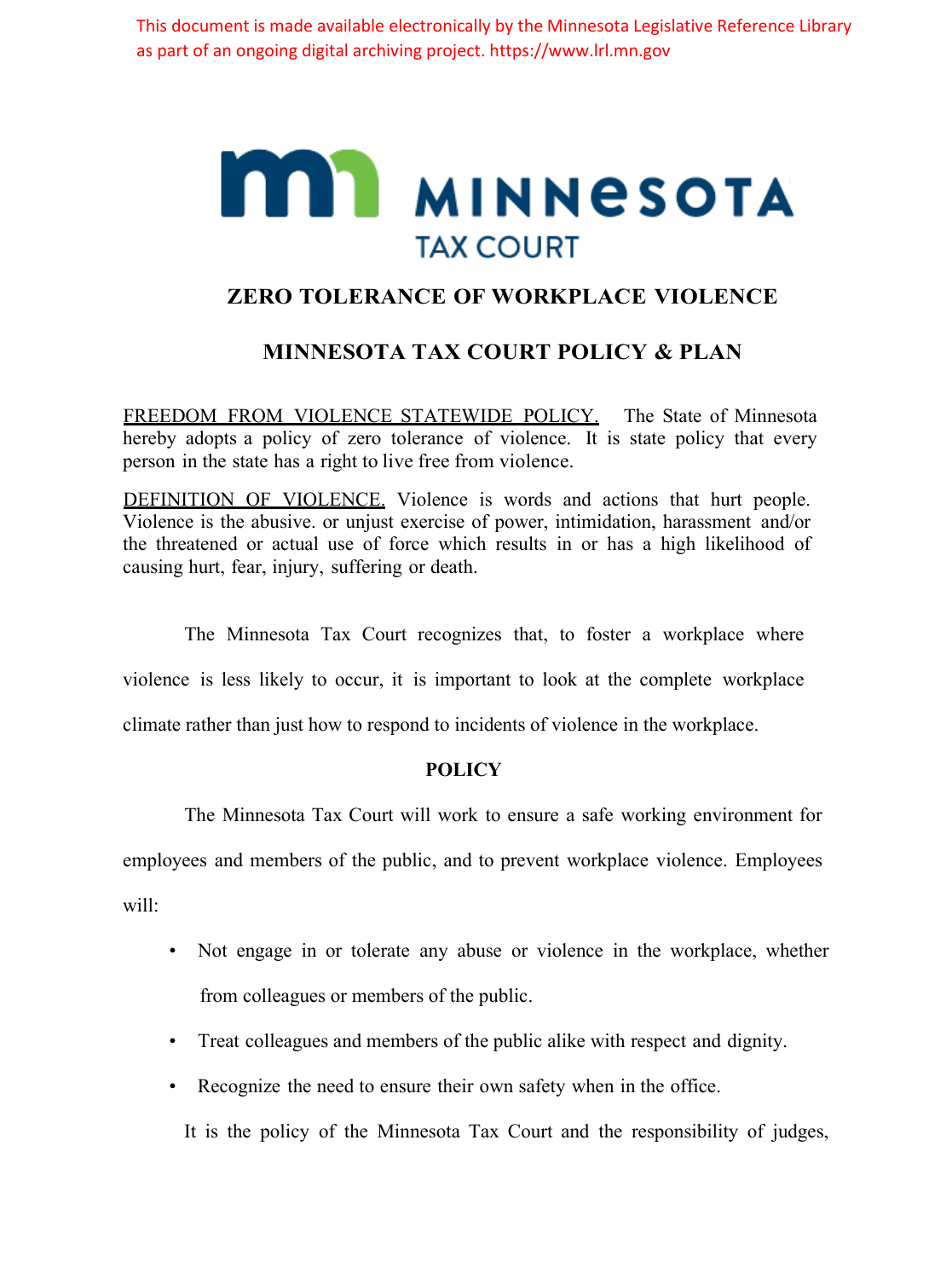supervisors, and all employees to maintain a workplace free from threats and acts of violence.

The Minnesota Tax Court will work to provide a safe work environment for employees and visitors. Each employee and member of the public deserves to be treated with courtesy and respect. This requires mutual respect among all individuals, establishing open and honest communication, and zero tolerance for any form of disrespectful or violent behavior.

The Minnesota Tax Court will strive to foster a work environment that is free from violence for its employees and clientele by:

- 1. Making all employees aware of the zero tolerance for violence policy. To satisfy this requirement:
	- a. A copy of this policy will be provided to the employees; and
	- b. A copy of this policy will be posted on the office notice bulletin board.
- 2. Ensuring employees conduct themselves within identified guidelines of acceptable behavior. This means:
	- a. Employees will treat each other and members of the public with respect and dignity;
	- b. Employees are expected to assist colleagues and members of the public in a professional and respectful manner;
	- c. The following behaviors will not be tolerated: verbal intimidation or harassment; obscene language directed at colleagues or members of the public; bullying; physical aggression, including without